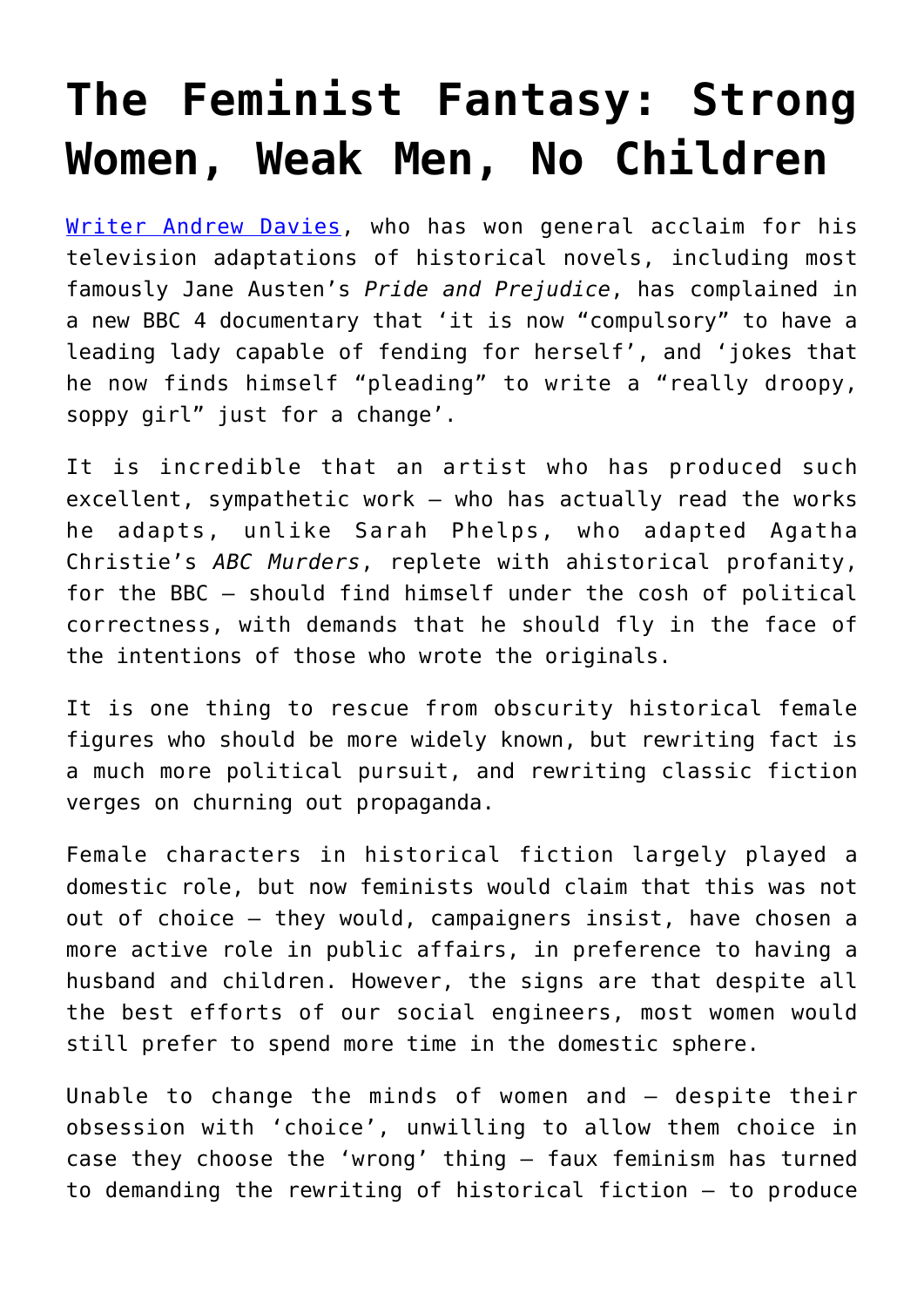works that they feel should have been written rather than trying to understand why they were written as they were.

As so often they are looking at history through the wrong end of the telescope, finding their own present-day preoccupations in completely different times. Sadly, Andrew Davies has not adapted Jane Austen's *Mansfield Park* for television, and it is unlikely that it will ever be adapted in view of its heroine's perceived 'droopy, soppy' character – unless, of course, Fanny Price could be re-imagined as a feisty 2018-style Amazon parachuted into the early 19th Century, who learns to kickbox, takes revenge on Aunt Norris, frees the slaves that provide her uncle's wealth and then runs off with it, accompanied in an uncivil partnership with Henry Crawford, the most unreliable man in the novel. Despite all this, we would be expected to imagine her living happily ever after.

And yet Jane Austen has created a much more realistic heroine, who actually wants to do the right thing even when it clashes with her romantic desires and whose love for her cousin Edmund is tested beyond destruction as he confides to her his feelings for Crawford's thoughtless sister Mary.

Modern day 'feisty' heroines are more fantastic in the sense that not only do they not exist but that they cannot exist. Unlike Austen's heroines, depicted within a network of families and friendships, and supported by a framework of coherent religious beliefs, they are imagined as individualists who put themselves first and yet somehow achieve happiness regardless of everyone else's happiness.

They more closely resemble *Sense and Sensibility*'s Marianne Dashwood, shown by Austen as always putting her own feelings first, who in her passion for the faithless Willoughby tramples on the feelings of the loyal Colonel Brandon. And meanwhile her much more realistic sister Elinor suppresses her own feelings and possible desire for revenge on a rival out of the true love she feels for Edward Ferrars.